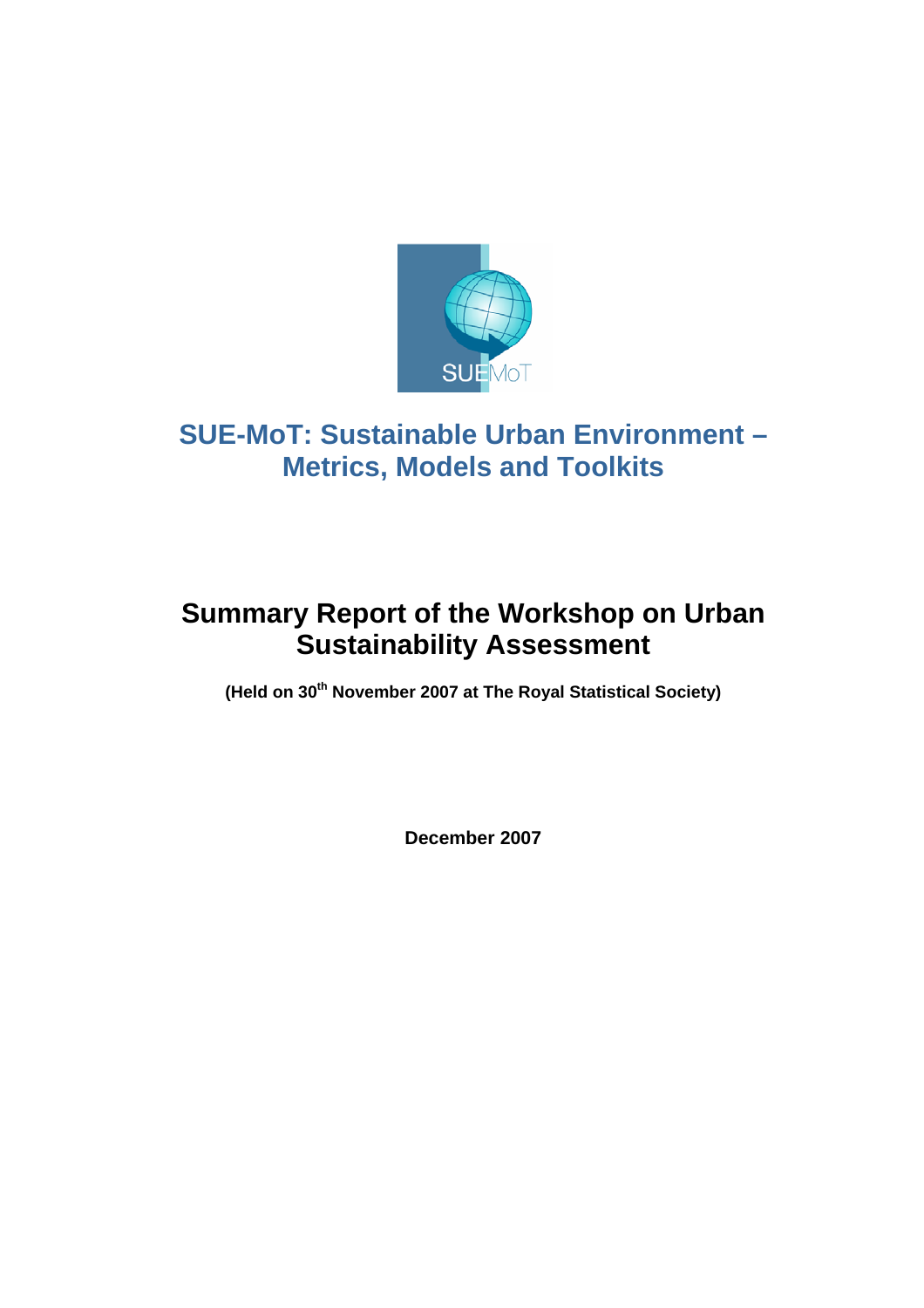

# **CONTENTS**

| Introduction                                                                                  | 3               |
|-----------------------------------------------------------------------------------------------|-----------------|
| The workshop programme                                                                        | 4               |
| List of workshop participants                                                                 | 5               |
| Summary of the first session: developing an integrated sustainability 6<br>assessment toolkit |                 |
| Summary of the second session: environmental equity assessment                                | 11              |
| Summary of the third session: common units of measuring sustainability                        | 12 <sup>2</sup> |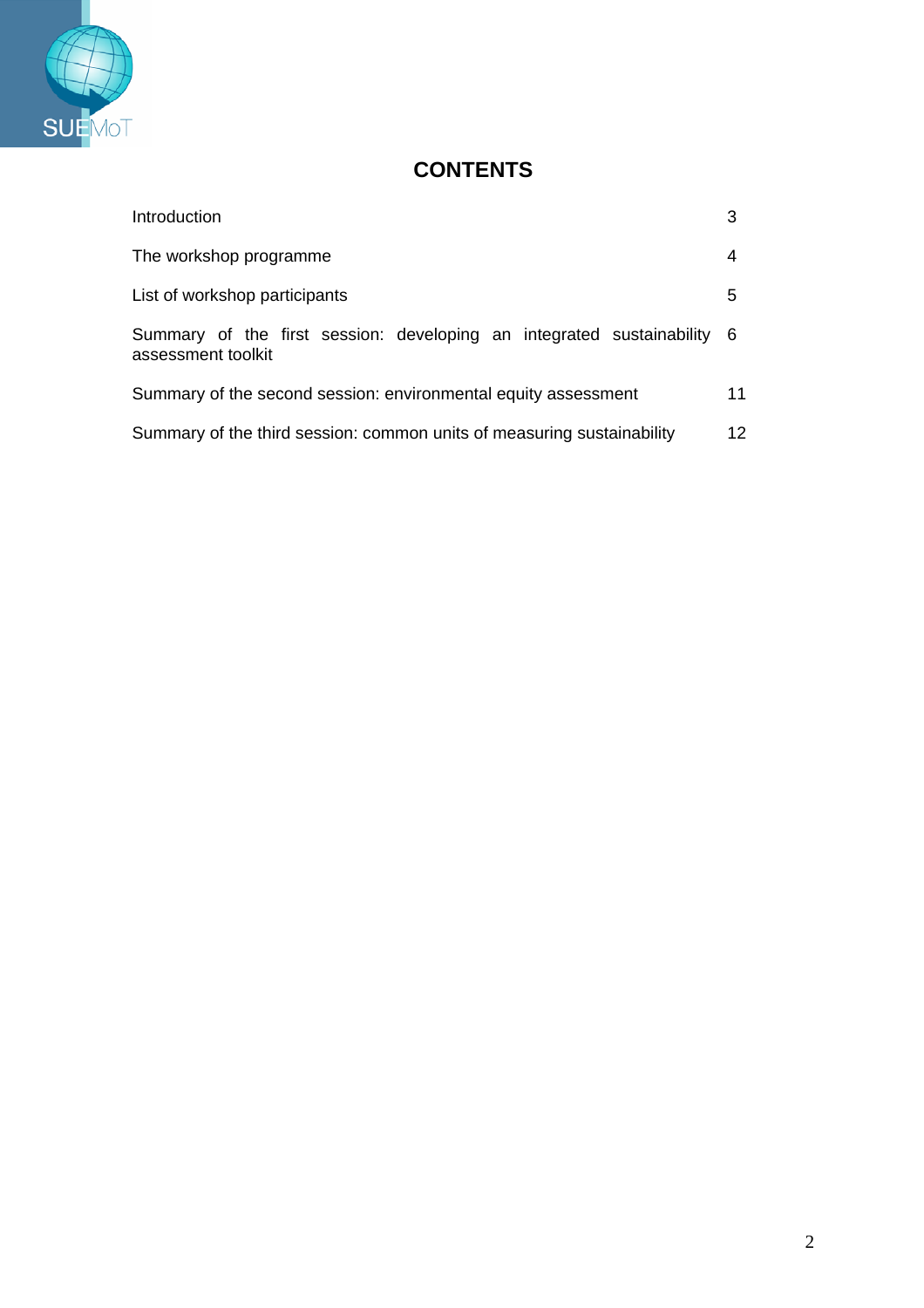

# **1. INTRODUCTION**

This report provides an overview of the Workshop on Urban Sustainability Assessment organised by the SUE-MoT project (Sustainable Urban Environment – Metrics, Models and Toolkits) which was held on the 30th of November 2007 at the Royal Statistical Society, London. The overall vision of the SUE-MoT project is to develop a comprehensive and transparent framework that encourages key decision-makers to systematically assess the sustainability of urban developments taking account of scale, life cycle, location, context and all stakeholder values. The programme is being executed by a consortium comprising Dundee, Glasgow Caledonian, Loughborough and St Andrews Universities and over 20 partner organisations. The aim of the workshop was to inform built environment practitioners of our research findings to date and to obtain their feedback. The workshop participants represented a diverse range of stakeholders with varying levels of experience and differing interests in addressing urban sustainability assessment.

At the workshop the researchers provided an overview of SUE-MoT research on three of the key themes: 1) Developing an Integrated Sustainability Assessment Toolkit; 2) Environmental Equity Assessment; and 3) Common Units of Measuring Sustainability. The report gives a summary of the key issues discussed at the Workshop and how these will inform the research project. Copies of the slides presented at the Workshop will be provided separately.

The workshop provided much useful feedback on these three important themes of our research. The researchers will now build on the feedback received from the practitioners at the workshop (as outlined in this report).

The future plans for the SUE-MoT project include further interaction with practitioners including case studies, focus groups, interviews and further workshops. We look forward to your continued involvement in these.

*For further information about our project including future events please visit our website: www.sue-mot.org*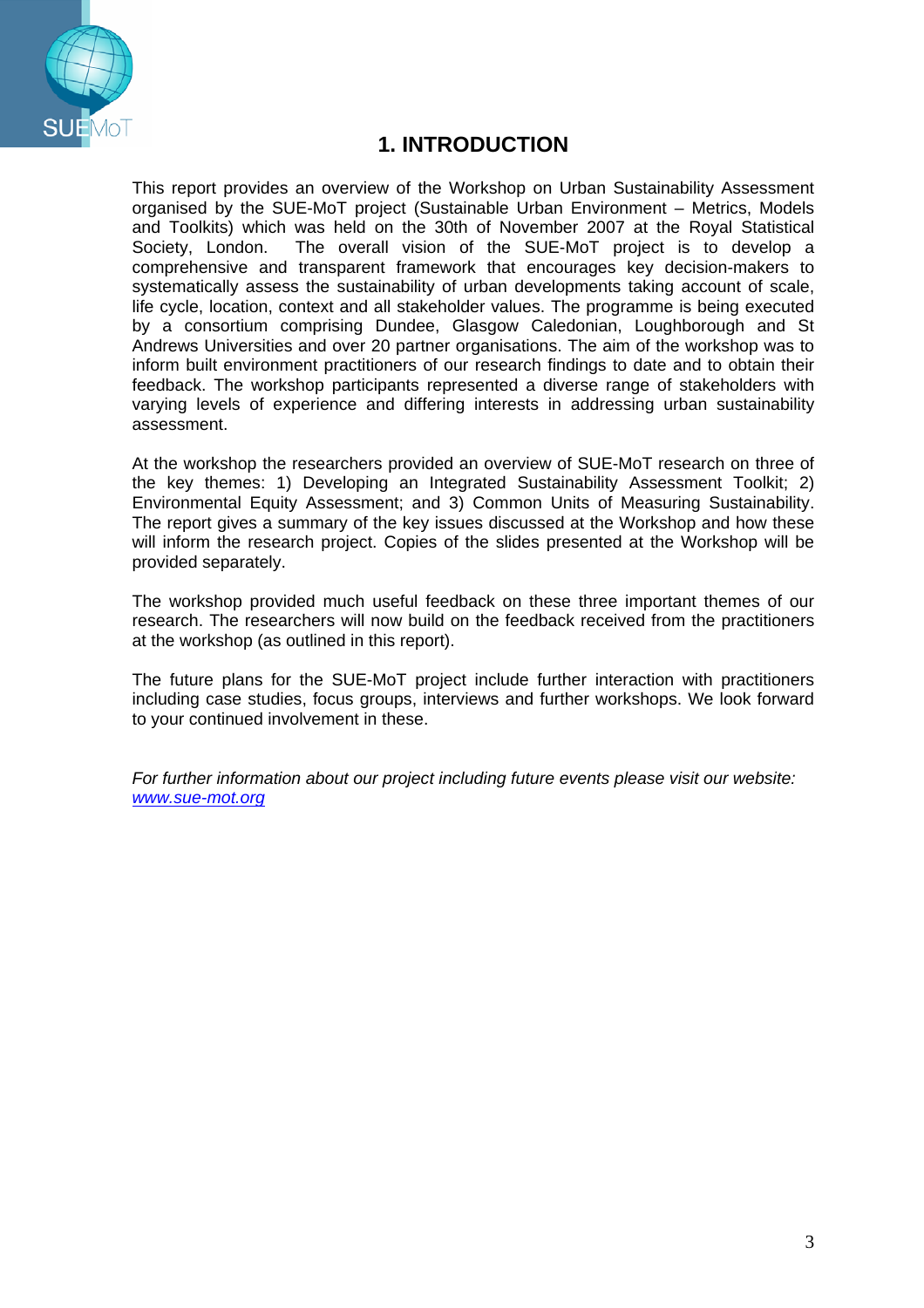

# **2. THE WORKSHOP PROGRAMME**

| 10:00-10:30           | <b>Registration and Tea/Coffee</b>                                                                                                                                                            |  |
|-----------------------|-----------------------------------------------------------------------------------------------------------------------------------------------------------------------------------------------|--|
| <b>FIRST SESSION</b>  |                                                                                                                                                                                               |  |
| $10:30-10:40$         | Welcome – Professor Malcolm Horner, Dundee University                                                                                                                                         |  |
| 10:40-12:15           | Presentation and discussion on Developing an Integrated Sustainability<br>Assessment Toolkit- Dr. Mohamed El-Haram, Dundee University and Dr.<br>Craig Thomson, Glasgow Caledonian University |  |
| 12:30-13:15           | Lunch and Tea/Coffee                                                                                                                                                                          |  |
| <b>SECOND SESSION</b> |                                                                                                                                                                                               |  |
| $13.15 - 14.00$       | Presentation and discussion on Environmental Equity and its Assessment<br>- Dr. Jonathan Walton, Glasgow Caledonian University                                                                |  |
| <b>THIRD SESSION</b>  |                                                                                                                                                                                               |  |
| $14:00 - 15:00$       | Presentation and discussion on<br>Common Units of Measuring<br>Sustainability- Dr. Yan Xing and Alexandros Gasparatos, Dundee<br><b>University</b>                                            |  |
| 15:00-15:30           | Plenary discussion and summary - Prof. Malcolm Horner,<br>Dundee<br>University                                                                                                                |  |
| 15:30                 | Close                                                                                                                                                                                         |  |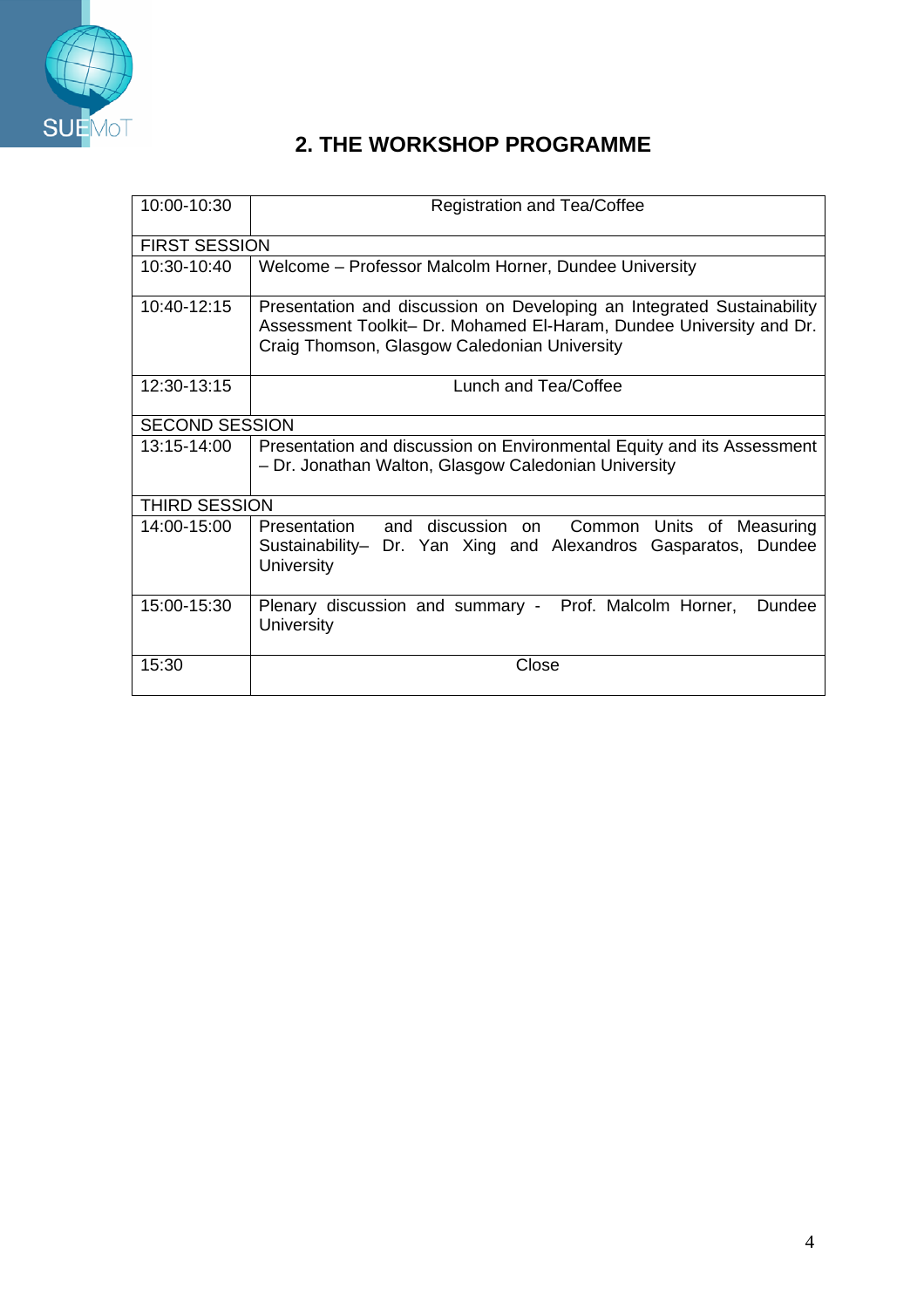

# **3a. LIST OF WORKSHOP PARTICIPANTS**

Rym Baouendi **Buro Happold Ltd**<br>Birte Berlemann Buro Buro London Sustainab Jo Carris Laing O'Rourke Shuo Chen RMJM Cambridge Dave Holtum **EPSRC** Frances Madders **Turley Associates** Meabn Bean **Davis Langdon LLP** Alex Michelsen **Laing O'Rourke** David O'Rorke **Imperial College** John Piggott **Arup** 

Barbara Carroll **Exercise 2** and the enfusion Ltd Poul Wend Hansen **Vita Lend Lease** Andres Luque **Arup** Arup Lee Marks **Laing O'Rourke** Edwina McKechnie Davis Langdon LLP Fayyaz Ali Memon **Exeter** University of Exeter Alessandra Oppio **Politecnico** of Milan

#### **Name Organisation**

Toby Atkin-Wright Toby Atkin-Wright Change University of Dundee London Sustainability Exchange Nick Corker **Building Research Establishment Ltd** Mohamed El-Haram University of Dundee Doug Forbes University of Dundee Alexandros Gasparatos University of Dundee Malcolm Horner **National Execution** University of Dundee Gordon Mitchell **The University of Leeds** Primali Paranagamage **Loughborough University** Carol Pettit **The University of Manchester** James Sutherland University of Dundee Craig Thomson Glasgow Caledonian University<br>
Andrew Venn Glasgow Caledonian University<br>
Bernard Williams Associates **Bernard Williams Associates** Jonathan Walton Glasgow Caledonian University Yangang Xing The Contract Contract University of Dundee

#### **3b. List of Apologies Name Organisation**

Tim Broyd **Halcrow Group** Rachel Carless **London Borough of Tower Hamlets** Colum Halforty **Scottish Enterprise Glasgow** Chris Shirley - Smith Water Works UK Ltd George Stilgoe City of London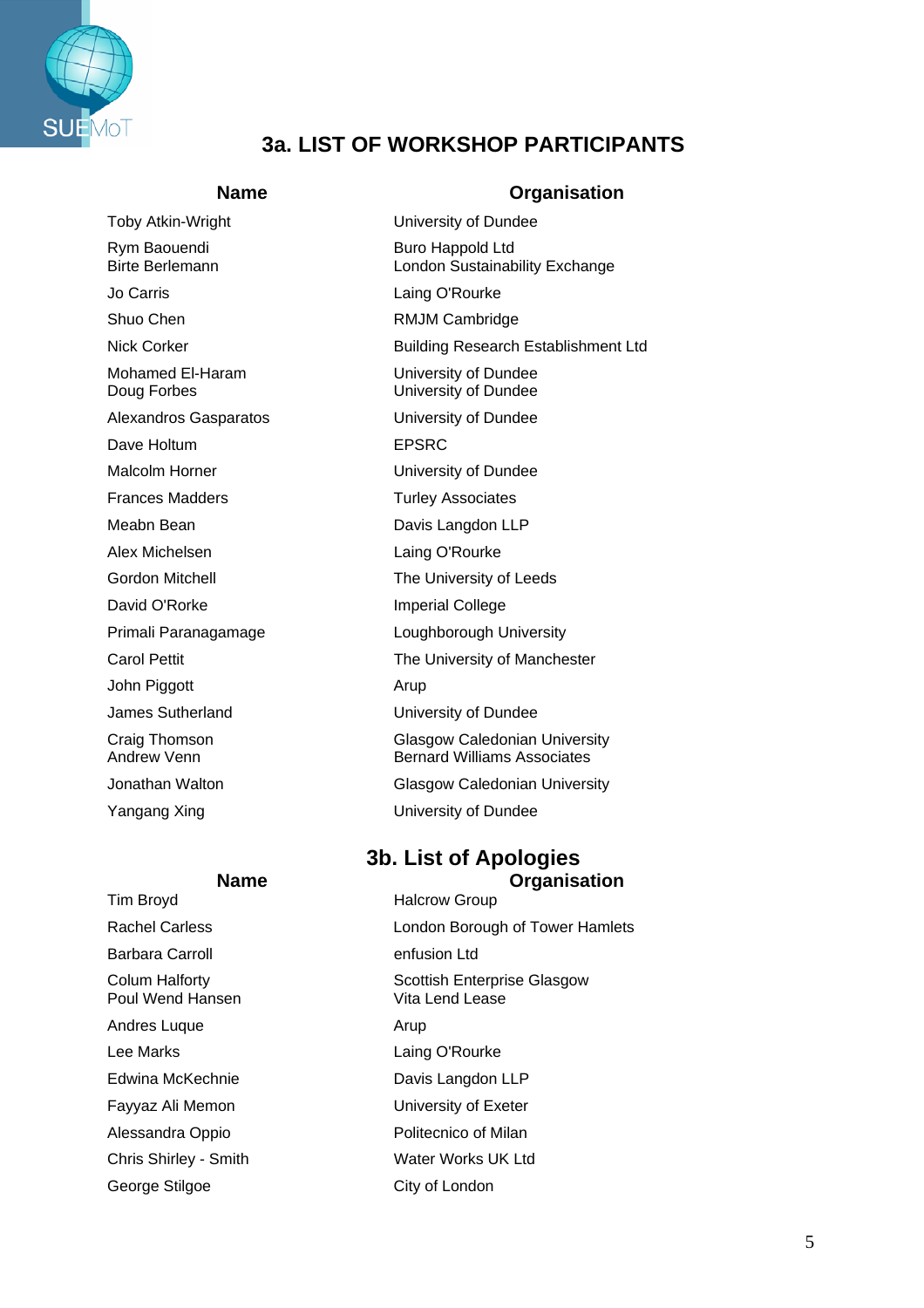

# **4. SUMMARY OF THE FIRST SESSION: DEVELOPING AN INTEGRATED SUSTAINABILITY ASSESMENT TOOLKIT (ISAT) AND ASSOCIATED KNOWLEDGE MANAGEMENT SYSTEM (KMS)**

Professor Malcolm Horner opened the event, and presented an outline of the aims and objectives of the SUE-MoT research programme highlighting the relationship between the eight work packages involved. Central was the development of the ISAT and its supporting KMS. Dr. Mohamed El-Haram and Dr. Craig Thomson followed this with a presentation outlining the requirements for the development of the ISAT and KMS, and raising a number of questions. The response of participants who had practical experience would benefit the research. Two groups were established and a number of individual and group based tasks issued in order to provoke feedback on the intended system, and to stimulate debate and discussion.

## **Key issues raised/discussed in the session**

#### **What are the differences between the structure of our process and the sustainability assessment process in practice?**

The participants were asked to consider the structure of the modules of the ISAT in relation to the stages of sustainability assessment processes found in practice. Following discussion regarding the role played by the ISAT during sustainability assessment, participants responded warmly, and requested no changes or additions to the structure.

The presented structure-

- Assessment context (input)
- Issues selection
- Tools selection
- Assessment
- Integrator
- Output assessment

#### **In your view, what approach should be adopted to prioritise the issues during sustainability assessment?**

Participants were asked to consider the activity of prioritising sustainability issues during sustainability assessment. This was outlined as a necessary part of the tools selection process within the ISAT, and input from practitioners was sought in order to inform its development. A discussion amongst the groups raised a number of issues which the team will consider. They were:

- 1. It isn't always possible to prioritise the issues because they are already prioritised within the tool, i.e. LEED and BREEAM.
- 2. Does the ISAT aim to incorporate tools that provide design guidance? If not it should do as it was felt that many of the tools used are selected for this purpose, i.e. BREEAM
- 3. The selection of issues requires to be conducted quickly at the start of a project
- 4. It needs to be used early on, as it needs to influence the design
- 5. An ethereal process, as it may not be like that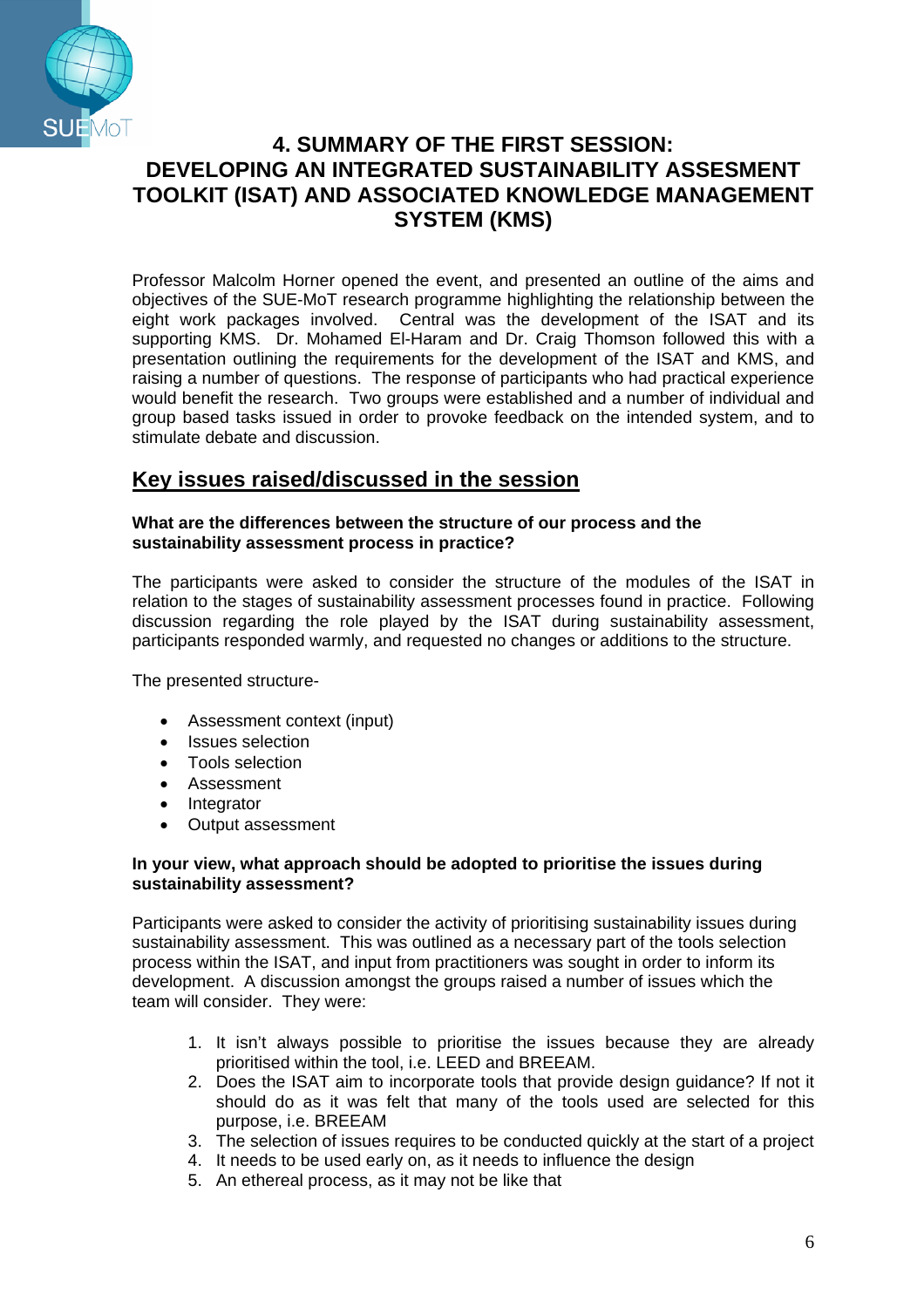

- 6. The use of case studies should aid the consideration in the practical selection of issues
- 7. Consideration should be given to enter the tool at different points
- 8. Consideration should be given to the context of trying to achieve a standard i.e. BREAM

#### **What additional tools should be included in the tools database?**

Participants were asked to suggest any tools that they could identify from their practice that should be included in the database. Several additional tools were suggested for consideration by the team for inclusion in the tools databases, they are; Design Quality Indictor, Envest, GLA (Greater London Authority) checklist, Code for Sustainable Homes, Green Print

#### **Have we identified the right criteria for tool selection?**

Participants were presented with a table to complete individually, and to then discuss this with the group. Overall it was noted that the existing tool criteria were understandable and should be retained. However several suggestions were made for the team to consider as additions.

The criteria identified for tool selection

- 1. Spatial scale
- 2. Building type
- 3. The lifecycle stage
- 4. The tool coverage
- 5. The intended primary user of the tool
- 6. Geographical location the tool is intended to be used in
- 7. New or refurbished
- 8. Compatible with the "Assessments Integrator"

Others suggested during workshop

- Intended user of end result (end user)
- Validity of the tool (established or fully tested)
- Resources required
- Intended outcome
- Stakeholder preference
- Planning or regulation requirements
- Project type
- Knowledge and skills required for use
- Data requirements
- Overall usefulness
- Greenfield/ Brownfield
- Purpose of the tool
- Peer review
- Transparency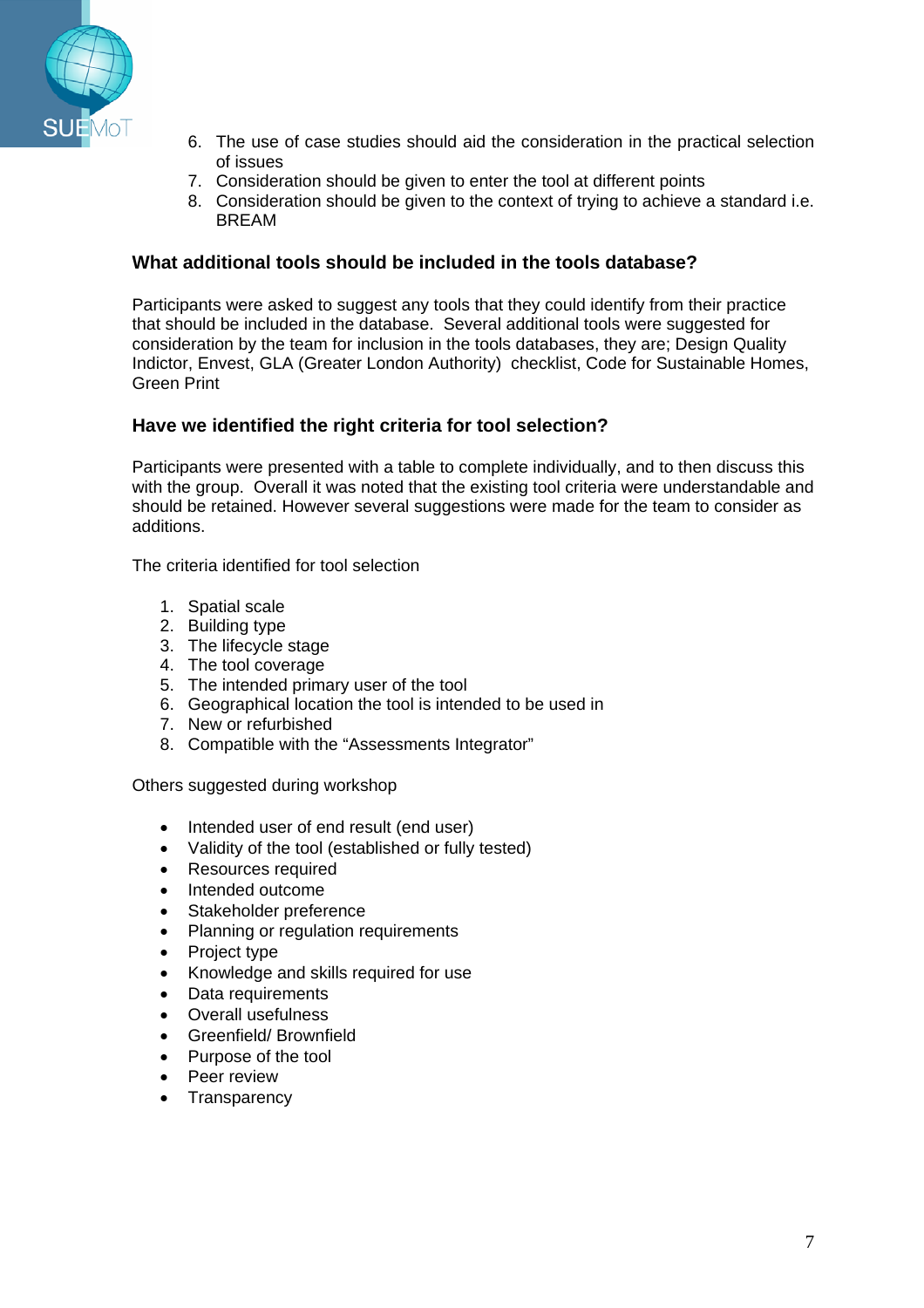

### **General comment and questions regarding the previous questions**

During the discussions surrounding the previous questions, a number of observations were made by the participants for the team to consider further. These are detailed in no particular order below:

- 1. Who is the primary user of the tool? Debate as to whether this was important or could it be used by multiple users
- 2. Compatibility with the integrator- concern that the integrator may vary from area to area
- 3. Skill level and expertise would be a big consideration in the level of use
- 4. The characterisation of the project is vital in aiding the selection of tools considered during the assessment
- 5. The relationship between the scale and time of assessment needs to be considered
- 6. An understanding of the purpose of the tool requires to be demonstrated, but need for all to be housed in the database, i.e. engagement, benchmarking, communication
- 7. Comparability of outputs requires to be considered
- 8. Need for the process behind the assessment to be understood
- 9.  $3<sup>rd</sup>$  party validation of the assessment process and its outputs is something that requires to be identified and acknowledged within the system
- 10. Time and cost are significant issues facing the selection of tools.
- 11. The nature of the tool used and its validation are important considerations during selection
- 12. Are we considering standards or tools?

#### **What is the best way of representing the outputs of an assessment?**

Managing the outputs of an assessment presents many challenges, and the variety of tools available makes interpreting their outputs in a meaningful manner difficult. The participants were asked to consider the best way within the system to represent these outputs. The provoked a lively discussion raising many considerations that the team require to consider. They are:

- 1. Ease of understanding
- 2. Simplicity was identified as key in presenting outputs from the tools, although there is a need to support simple outputs with the narrative that surrounds it in order to deliver an understanding of its richness
- 3. A number of options exist in order to consider the outputs- numbers, comparisons, impact on design change.
- 4. Transparency, ease of use, capability- these were identified as presenting many challenges
- 5. Colour as a means for highlighting levels for comparison
- 6. Developing an understanding of how planners conceive and receive data is required
- 7. Form of output can be very subjective particularly when it comes to a visual representation
- 8. Visual map has the potential to provide lessons through its use of molecules
- 9. Signatures should be considered
- 10. Spiders web was suggested as a means of considering the output in relation to targets set
- 11. Negotiation discussions should surround the consideration of outputs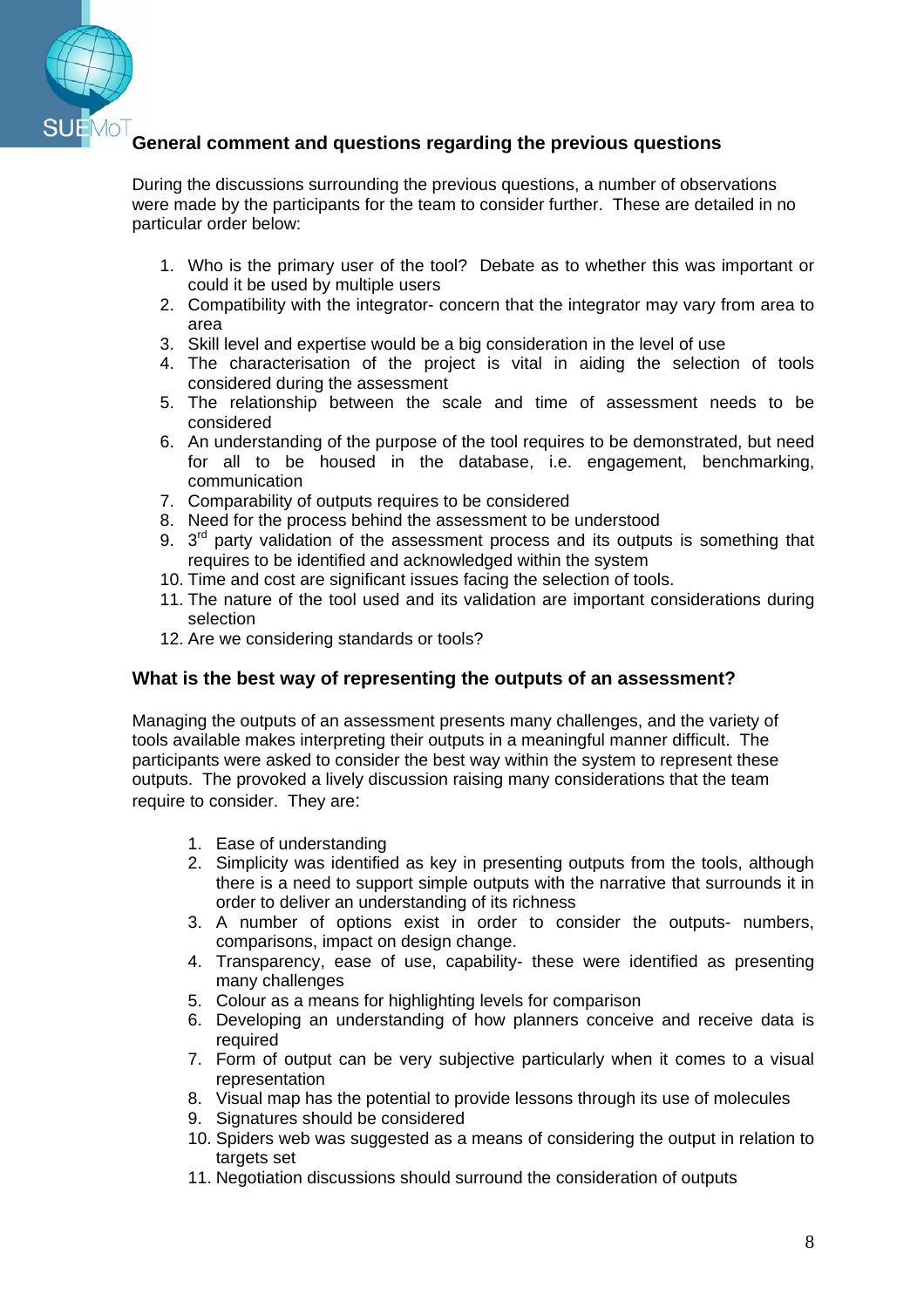

- 12. Problem of interpretation caused by diversity of users who want different things from the outputs due to their varying focus and priorities.
- 13. Need to consider in close relation to the stages of the project
- 14. Will it influence the decision makers?
- 15. A warning was given as to the potential of certain types of outputs to be seductive to those who consider them. A need was identified to consider the influence that certain styles of outputs can have on perception
- 16. Suggestion for the research to select particular issues, get the outputs and then understand the nature and influence of the outputs
- 17. The style of presentation contained in the visual map was suggested as something that the team should consider, especially the use of pop ups to provide a narrative around each of the issues displayed in a monocular structure.
- 18. Consideration of LEED's on-line tool was suggested, as it provides formulated documents that users can fill in and therefore achieve consistency
- 19. A requirement was observed to be able to update the assessment over the course of the project, as it may change. It was suggested that having outputs presented for different stages of the project may allow a traceable signature to be developed.
- 20. The use of INSIGHTS as a means of presenting outputs
- 21. Need to reflect the diversity of users that will consider the outputs. They may have different preferences, abilities in interpreting the data
- 22. Value of the importance of the outputs may vary depending who is considering it
- 23. Use of spider diagram to illustrate the distance from the clients values may prove useful
- 24. DEFRA close the net was identified as something to consider

#### **What information/ knowledge should be captured for future assessment?**

Participants were asked to consider the knowledge that they felt was required to support the user of the system, and to then think of whhat would be beneficial to capture for future users of the system. A discussion provided a number of observations which will be considered by the team. These were:

- 1. What information has been useful during the assessment? A means of recording, the nature and experience of using and considering knowledge during assessment would be useful.
- 2. How the process was for you? Which part of the assessment did individuals benefit from
- 3. Which tools are good for what, strengths and weaknesses
- 4. A transparent assessment is important, and therefore access to the knowledge that surrounds assessment is recognised as valuable
- 5. Adjustments should be possible to the knowledge that is contained in the system
- 6. It is important to present the user with an interpretation of the process of assessment, and link it into their everyday activities within a development project
- 7. Assessment of the assessment. How well do the assessment tools actually consider the sustainability issues and the requirements of the assessment? There is a need to consider how well sustainability is actually being considered.
- 8. How effective is the ISAT in helping the user to assess sustainability
- 9. Consideration of the use of pop-ups around the issues and tools during their selection, to provide definition etc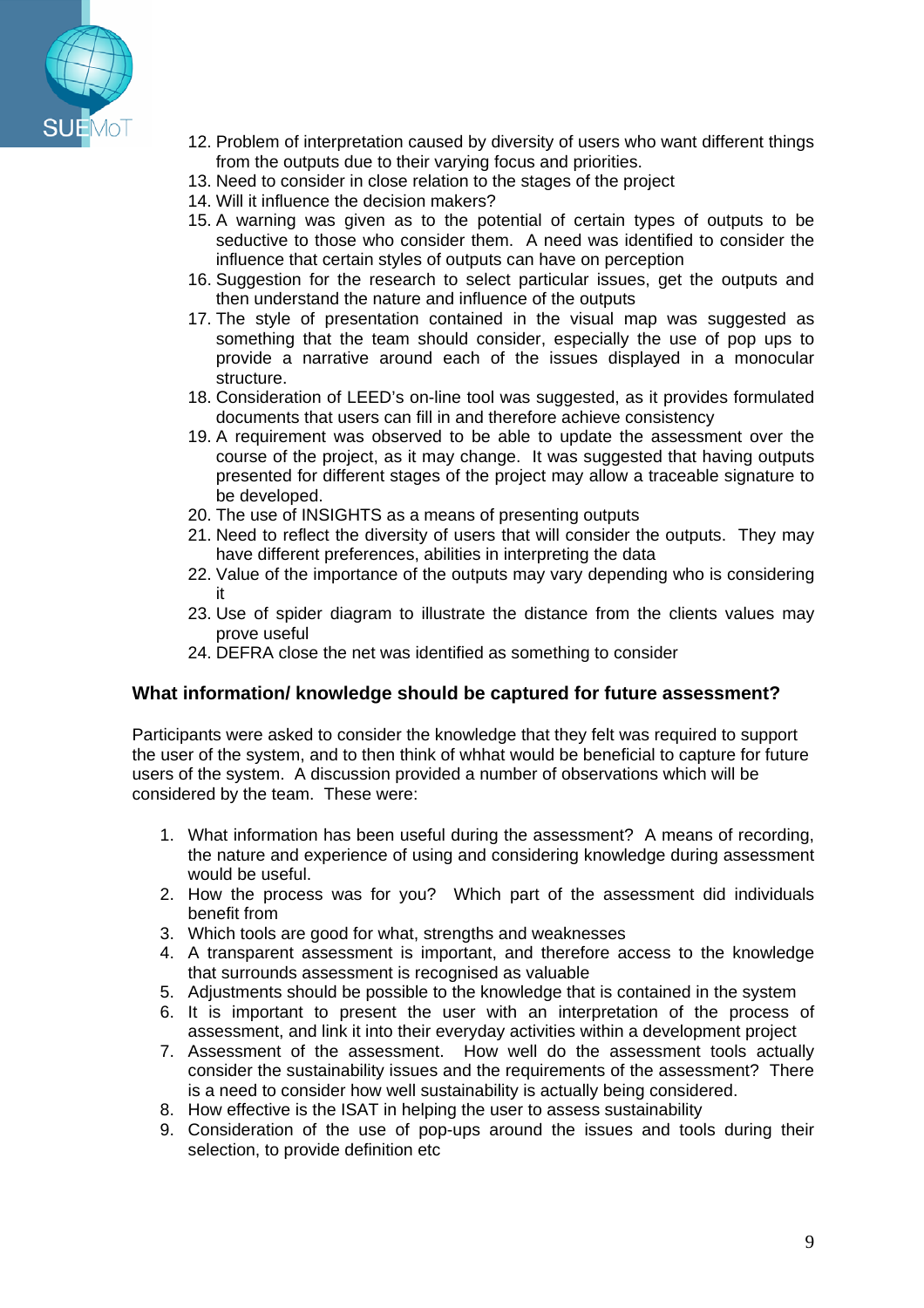

- 10. Consider the pros and cons of using weightings/ratings when reviewing tools etc. Potential value as an aid, but concern over its reliance on effective evaluation and up to date knowledge
- 11. Concern over bias seeping into the knowledge held in the system- i.e. the client may influence this heavily

## **How these will inform our research**

- The team will consider how best the ISAT process aligns with processes such as RIBA
- The research team will learn more about the tools which were mentioned by the workshop participants and if necessary include them in the tools database.
- The team will identify and test the key drivers in prioritising the sustainability issues/impacts and implement them within the system.
- The team will test the suggested criteria for the selection of sustainability tools.
- The team will consider how best the individual assessment outcome can be integrated.
- The team will consider how best to address the observations raised by the participants to develop the knowledge management system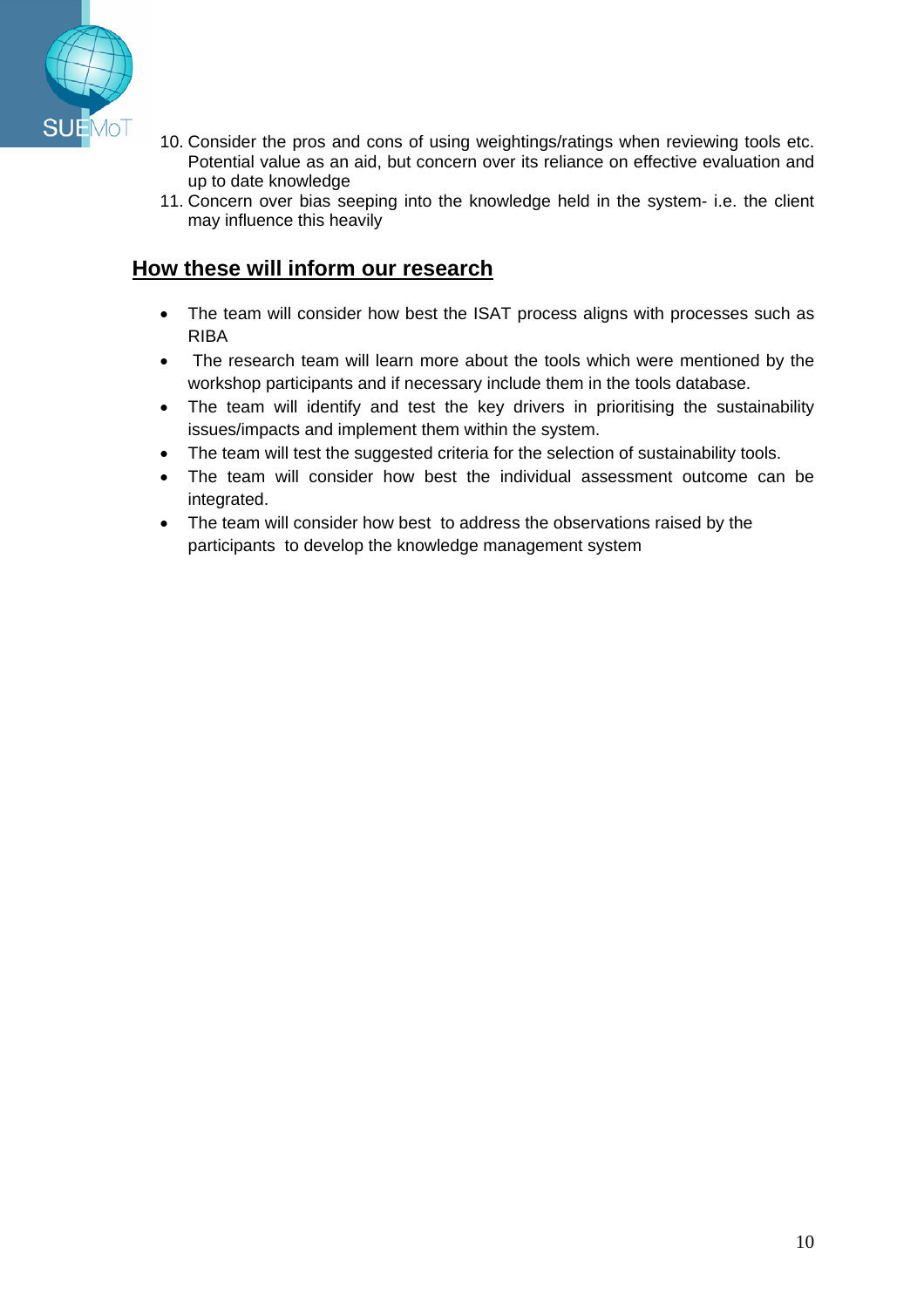

# **5. SUMMARY OF THE SECOND SESSION: ENVIRONMENTAL EQUITY ASSESSMENT**

Dr. Jonathan Walton (Glasgow Caledonian University) provided a presentation outlining the theory and existing policy in relation to environmental equity and in light of these proposed an EIA based framework for its assessment in relation to urban development in the UK. Subsequent discussion is summarised below:

#### **Key issues raised / discussed in the session**

#### *Issues and Indicators*

10 headline environmental equity indicators were introduced. Attendees felt that:

- The team could provide more clarification on how the indicators were identified.
- It is worth considering if it is possible and desirable to aggregate these indicators.
- There may be value in presenting the indicators in a visual format.
- The framework should also make mention of the benefits that a proposed project may bring and not just focus on the burdens.

#### *Current evidence and practice*

Attendees were asked to provide their views on the barriers to, and incentives for, introducing the proposed framework in practice:

- There was some discussion regarding the extent to which environmental equity issues exist and will exist in the UK and accordingly the requirement for its assessment. However, while it was felt that some environmental equity issues are likely to become less of a concern into the future, others are projected to become more of a problem.
- Attendees wondered to what extent environmental equity was considered indirectly during existing processes such as planning and EIA.
- The team were advised that any proposed framework needs to fit into existing practice and not attempt to substitute for it.

#### **How these will inform our research.**

The team greatly value the observations made and will consider the research in light of these. In particular:

- The team is now identifying the possible benefits associated with a proposed project and considering how these can be incorporated into the framework.
- The team will consider the form that the indicators take including issues of aggregation and visual communication.
- Research by the team and others suggests that currently in the UK no systematic and predictive assessment of environmental equity (directly or indirectly) is undertaken in relation to urban developments and consequently the team feel that the proposed framework will be of value in providing quantitative data to inform decisions on the equity of such developments.
- The team share the concern of the attendees that any framework needs to be compatible with existing practice and are currently examining how the framework can be adapted to reflect proposed changes to the planning system.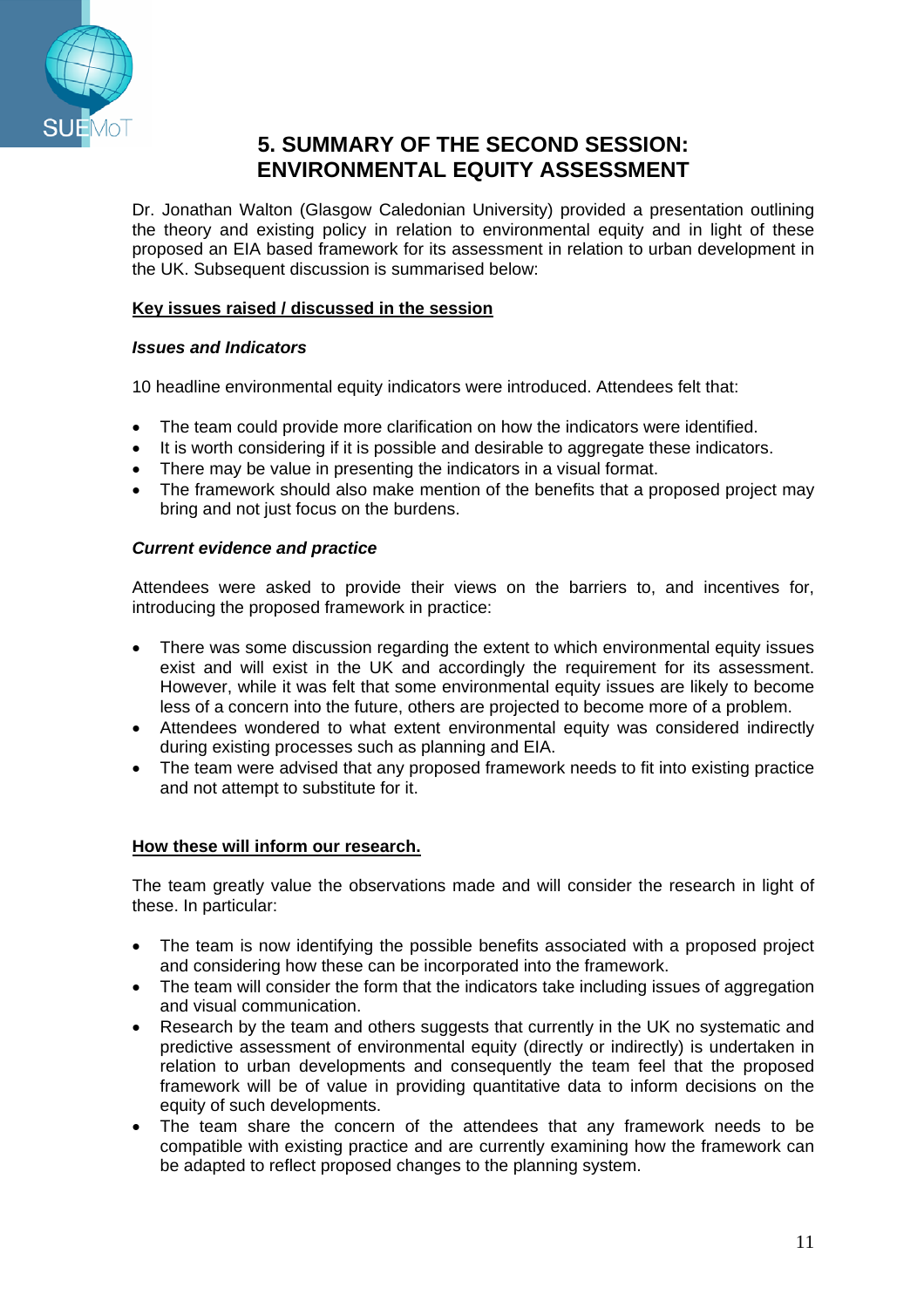

# **6. SUMMARY OF THE THIRD SESSION: COMMON UNITS OF MEASURING SUSTAINABILITY**

Prof Malcolm Horner provided a presentation outlining the different methodological procedures that can be employed and the challenges arising when attempting to capture the progress towards sustainability with a single metric (biophysical models "emergy, exergy, ecological footprint", sustainability indicators and composite indices and monetary tools (Full Cost Accounting) Subsequent discussion is summarised below.

## **Key issues raised/discussed in the session**

Participants were presented with two options of impacts categories for Urban Sustainability Assessment (see option 1 below). Participants were asked to consider the most important impacts that should be considered in Full Cost Accounting. Preference was given for the 1st as opposed to the 2nd option diagram for sustainability impacts (see presentation slides). Overall it was noted that the impacts categories were comprehensive, however several suggestions of impacts were made for the team to consider as additions.

- Waste
- Pollution to soil /land
- Built heritage and aesthetic value was observed as significant also
- Concern regarding the limitation of the discussion to fossil fuels was noted. Where is Uranium etc?
- Values as well as costs require to be considered



Figure 1: Impacts Categories for Urban Sustainability Assessment (Option 2)